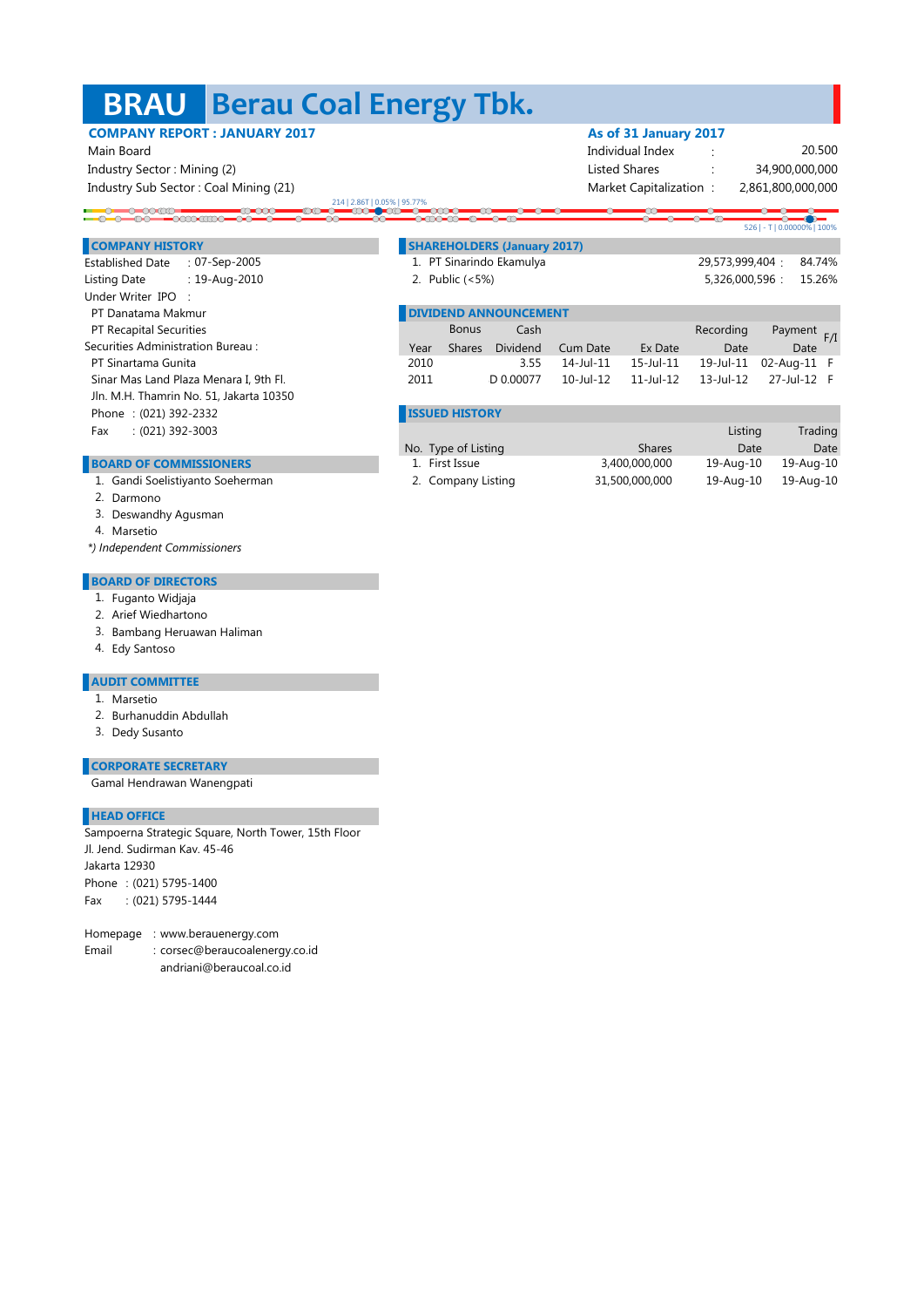# **BRAU** Berau Coal Energy Tbk.





| <b>SHARES TRADED</b>                    | 2013    | 2014    | 2015    | 2016    | $Jan-17$ |  |
|-----------------------------------------|---------|---------|---------|---------|----------|--|
| Volume (Million Sh.)                    | 11,547  | 4,295   | 3,666   | -       | ٠        |  |
| Value (Billion Rp)                      | 2,738   | 523     | 318     |         |          |  |
| Frequency (Thou. X)                     | 183     | 128     | 64      |         |          |  |
| Days                                    | 244     | 242     | 84      |         |          |  |
|                                         |         |         |         |         |          |  |
| Price (Rupiah)                          |         |         |         |         |          |  |
| High                                    | 345     | 199     | 113     |         |          |  |
| Low                                     | 118     | 50      | 64      |         |          |  |
| Close                                   | 186     | 63      | 82      | 82      | 82       |  |
| Close*                                  | 186     | 63      | 82      | 82      | 82       |  |
|                                         |         |         |         |         |          |  |
| PER(X)                                  | $-3.20$ | $-1.72$ | $-2.46$ | $-2.46$ | -2.46    |  |
| PER Industry (X)                        | 20.76   | 3.23    | 0.60    | -4.41   | -2.64    |  |
| PBV (X)                                 | 6.60    | $-6.11$ | $-5.49$ | 0.13    | 0.13     |  |
| * Adiusted price after corporate action |         |         |         |         |          |  |

|          | <b>TRADING ACTIVITIES</b> |                      |       |        |           |                          |     |
|----------|---------------------------|----------------------|-------|--------|-----------|--------------------------|-----|
|          |                           | <b>Closing Price</b> |       | Freq.  | Volume    | Value                    |     |
| Month    | High                      | Low                  | Close | (X)    |           | (Thou. Sh.) (Million Rp) | VeQ |
| Jan-13   | 245                       | 194                  | 230   | 8,607  | 514,344   | 115,332                  | 21  |
| Feb-13   | 345                       | 225                  | 275   | 32,793 | 3,165,845 | 930,461                  | 20  |
| Mar-13   | 290                       | 220                  | 240   | 19,737 | 2,022,965 | 533,342                  | 19  |
| Apr-13   | 270                       | 200                  | 205   | 12,359 | 877,686   | 209,104                  | 22  |
| $May-13$ | 245                       | 197                  | 197   | 11,312 | 870,726   | 186,402                  | 22  |
| Jun-13   | 205                       | 162                  | 192   | 19,586 | 559,096   | 104,043                  | 19  |
| Jul-13   | 194                       | 147                  | 156   | 12,536 | 490,687   | 81,796                   | 23  |
| Aug-13   | 169                       | 118                  | 142   | 6,351  | 185,305   | 27,797                   | 17  |
| $Sep-13$ | 215                       | 138                  | 192   | 27,913 | 1,328,298 | 253,237                  | 21  |
| $Oct-13$ | 210                       | 180                  | 181   | 13,972 | 727,808   | 145,508                  | 21  |
| $Nov-13$ | 192                       | 162                  | 168   | 7,054  | 314,909   | 59,360                   | 20  |
| $Dec-13$ | 200                       | 165                  | 186   | 10,471 | 489,303   | 92,050                   | 19  |
| Jan-14   | 199                       | 180                  | 187   | 6,758  | 133,239   | 25,468                   | 20  |
| Feb-14   | 187                       | 170                  | 177   | 5,559  | 150,365   | 26,385                   | 20  |
| Mar-14   | 188                       | 165                  | 167   | 8,639  | 228,383   | 40,622                   | 20  |
| Apr-14   | 172                       | 119                  | 123   | 12,697 | 290,622   | 42,899                   | 20  |
| $May-14$ | 131                       | 110                  | 117   | 7,537  | 192,376   | 23,987                   | 18  |
| Jun-14   | 119                       | 88                   | 98    | 6,094  | 170,459   | 17,237                   | 21  |
| Jul-14   | 108                       | 92                   | 100   | 6,238  | 132,716   | 13,411                   | 18  |
| Aug-14   | 129                       | 97                   | 114   | 17,426 | 636,721   | 73,252                   | 20  |
| Sep-14   | 154                       | 105                  | 126   | 24,958 | 1,163,044 | 154,143                  | 22  |
| $Oct-14$ | 128                       | 94                   | 96    | 14,083 | 347,100   | 36,331                   | 23  |
| Nov-14   | 97                        | 77                   | 80    | 5,680  | 226,231   | 19,455                   | 20  |
| Dec-14   | 81                        | 50                   | 63    | 12,580 | 623,299   | 50,093                   | 20  |
| Jan-15   | 86                        | 64                   | 72    | 14,813 | 964,917   | 72,900                   | 21  |
| Feb-15   | 99                        | 72                   | 80    | 14,697 | 1,002,597 | 87,828                   | 19  |
| Mar-15   | 86                        | 72                   | 73    | 6,552  | 208,416   | 16,656                   | 22  |
| Apr-15   | 113                       | 69                   | 82    | 28,032 | 1,486,504 | 140,288                  | 21  |
| May-15   | 84                        | 81                   | 82    | 122    | 3,402     | 293                      | 1   |
| Jun-15   |                           | -                    | 82    |        |           |                          |     |
| Jul-15   | ÷,                        | ۰                    | ÷     |        |           |                          | ÷   |
| Aug-15   |                           |                      | L,    |        |           |                          |     |
| $Sep-15$ |                           |                      |       |        |           |                          |     |
| Oct-15   |                           |                      |       |        |           |                          |     |
| Nov-15   |                           |                      |       |        |           |                          |     |
| Dec-15   |                           |                      |       |        |           |                          |     |
| Jan-16   |                           |                      |       |        |           |                          |     |
| Feb-16   |                           |                      |       |        |           |                          |     |
| Mar-16   |                           |                      |       |        |           |                          |     |
| Apr-16   |                           |                      |       |        |           |                          |     |
| May-16   |                           |                      |       |        |           |                          |     |
| Jun-16   |                           |                      |       |        |           |                          |     |
| Jul-16   |                           |                      | 82    |        |           |                          |     |
| Aug-16   |                           |                      | 82    |        |           |                          |     |
| $Sep-16$ |                           |                      | 82    |        |           |                          |     |
| $Oct-16$ |                           |                      | 82    |        |           |                          |     |
| Nov-16   |                           |                      | 82    |        |           |                          |     |
| Dec-16   |                           |                      | 82    |        |           |                          |     |
| Jan-17   |                           |                      | 82    |        |           |                          |     |